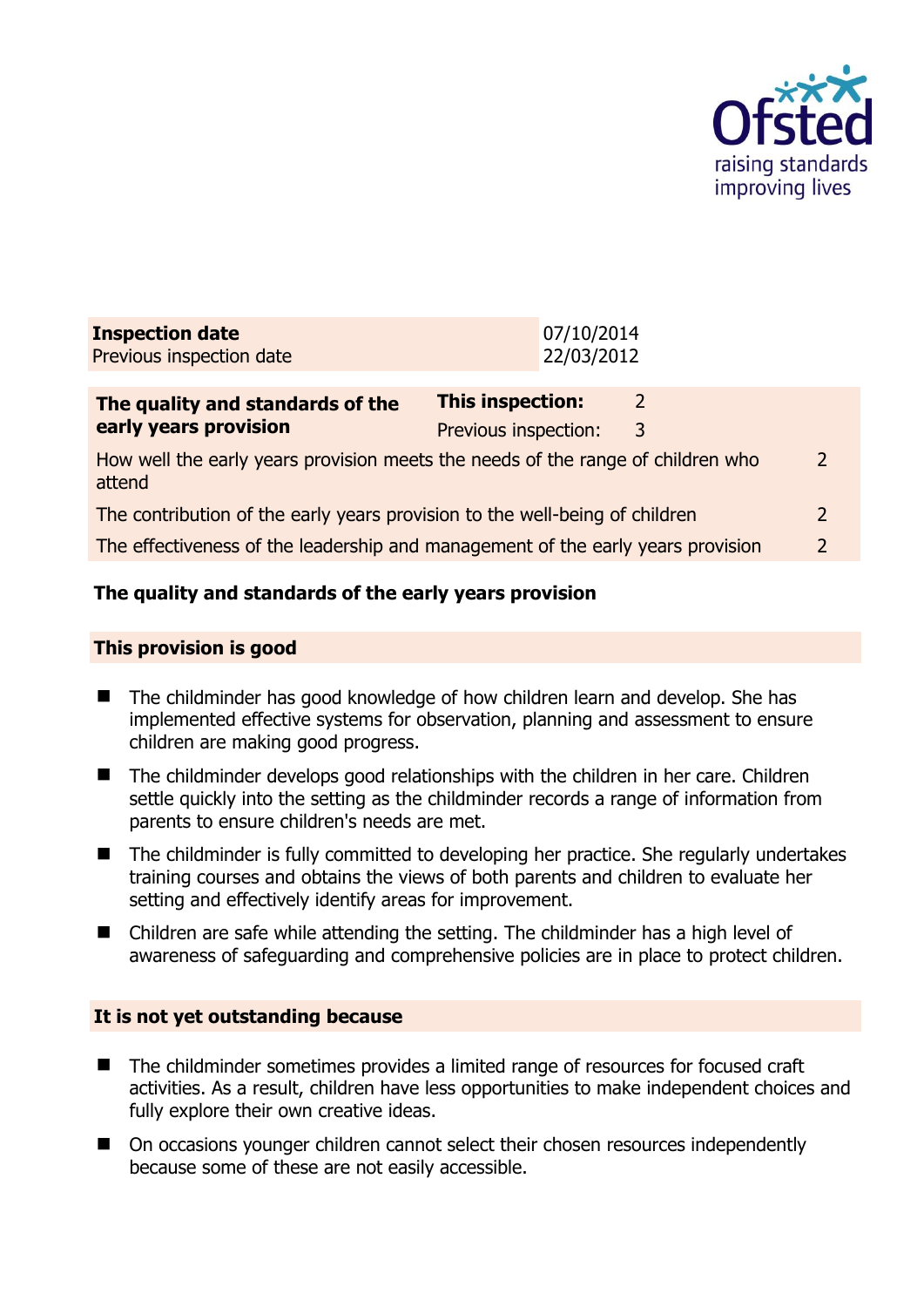# **Information about this inspection**

Inspections of registered early years provision are:

- $\bullet$  scheduled at least once in every inspection cycle the current cycle ends on 31 July 2016
- scheduled more frequently where Ofsted identifies a need to do so, for example where provision was previously judged inadequate
- **•** brought forward in the inspection cycle where Ofsted has received information that suggests the provision may not be meeting the legal requirements of the Early Years Foundation Stage or where assessment of the provision identifies a need for early inspection
- **•** prioritised where we have received information that the provision is not meeting the requirements of the Early Years Foundation Stage and which suggests children may not be safe
- scheduled at the completion of an investigation into failure to comply with the requirements of the Early Years Foundation Stage.

The provision is also registered on the voluntary and compulsory parts of the Childcare Register. This report includes a judgment about compliance with the requirements of that register.

# **Inspection activities**

- п The inspector took a tour of the areas used for childminding and observed activities in the indoor and outdoor area.
- The inspector took into account views of parents spoken to during the inspection, and the views of parents and children recorded on questionnaires.
- The inspector conducted a joint observation with the childminder and reviewed evidence of observations, planning, tracking and assessments.
- $\blacksquare$ The inspector reviewed evidence of the suitability of the childminder and other adults living in the setting.
- The inspector spoke with the childminder at appropriate times during the inspection and reviewed qualification certificates and a sample of policies and procedures.

**Inspector**  Lauren Grocott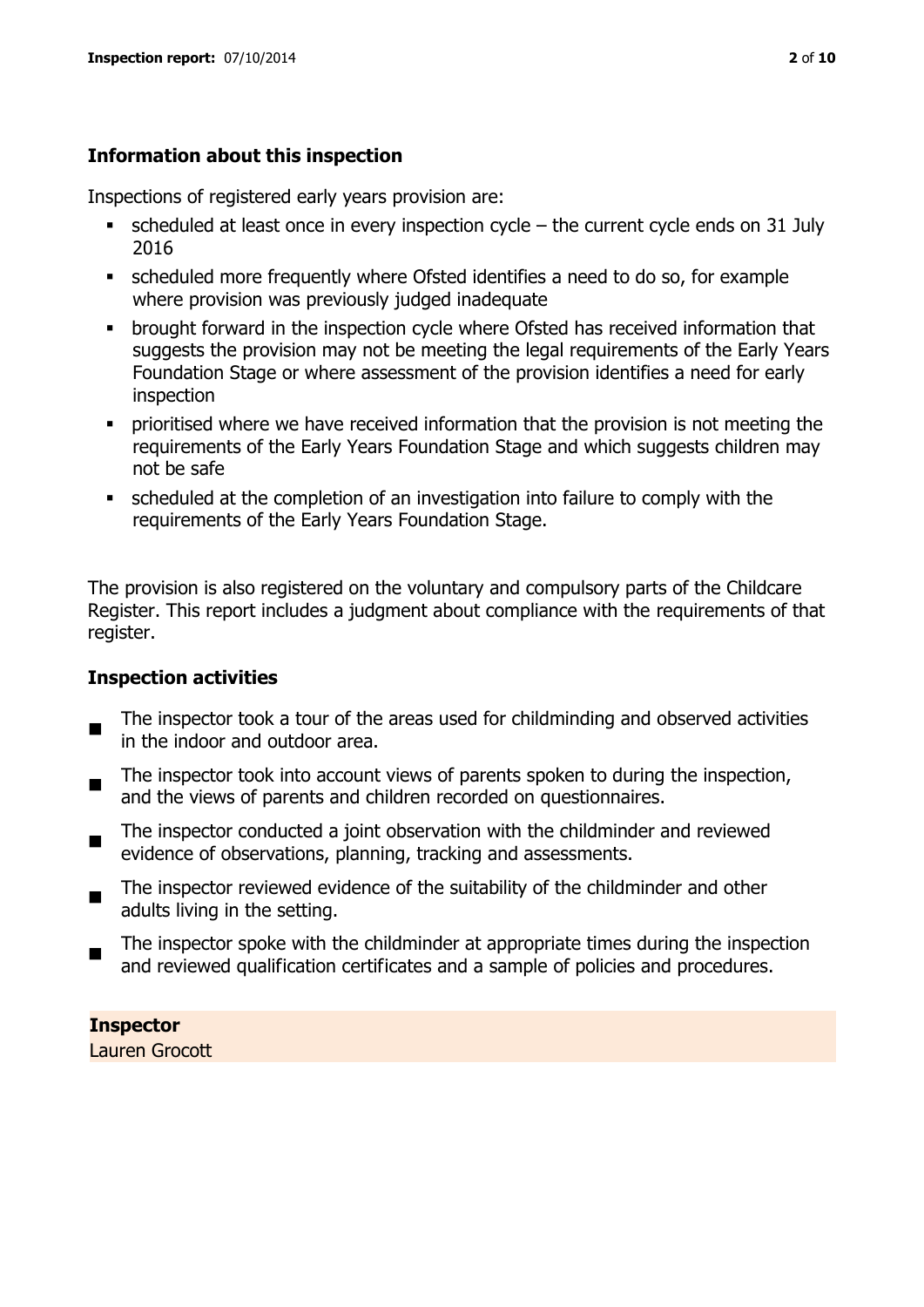# **Full report**

## **Information about the setting**

The childminder was registered in 2009. She lives with her husband and four children in the Heswall area of Wirral. The family have two pet hamsters. The whole of the ground floor and the bathroom on the first floor is used for childminding. The ground floor is accessible. There is a fully enclosed outdoor play area to the rear of the property. The childminder is registered on the Early Years Register and the compulsory and voluntary parts of the Childcare Register. She currently has 11 children on roll, of whom seven are in the early years age range. Children attend for a variety of sessions. The childminder provides care from 8am until 6pm all year round except family and bank holidays. The childminder is a member of the Professional Association for Childcare and Early Years.

### **What the setting needs to do to improve further**

### **To further improve the quality of the early years provision the provider should:**

- $\blacksquare$  provide even more resources for children during focused craft activities to enhance their independence and develop their own creative ideas
- promote young children's independence even further by ensuring they can access all resources stored at their level to make their own selections.

# **Inspection judgements**

#### **How well the early years provision meets the needs of the range of children who attend**

The childminder has a good understanding of how children learn and as a result the quality of teaching is good. Children are engaged and enthusiastic as the childminder plans interesting activities to support their next steps. For example, they go on outings to the local park or woods, use computer programmes and access a wide range of resources in the indoor area. Children are keen to try and continue activities as the childminder uses different teaching strategies to maintain their interest. She asks good quality questions in order to encourage children to think about what is happening, and allows them time to think and respond. This helps them to develop the skills that prepare them for their next steps in learning or a move to school. Children have access to waterproof suits and access the outdoor environment on a daily basis. The childminder has thoughtfully planned the development of the outdoor area. Children have access to large apparatus including a trampoline, materials to make marks with and painting easels. They play with digging equipment, magnifying glasses, sand, water and the newly developed mud kitchen. The indoor environment provides equally good opportunities for children to learn and explore their interests. For example, small world, jigsaws, books and a variety of craft or mark making materials are available. However, during some focused craft activities, a limited range of materials is provided. This means that children have fewer opportunities to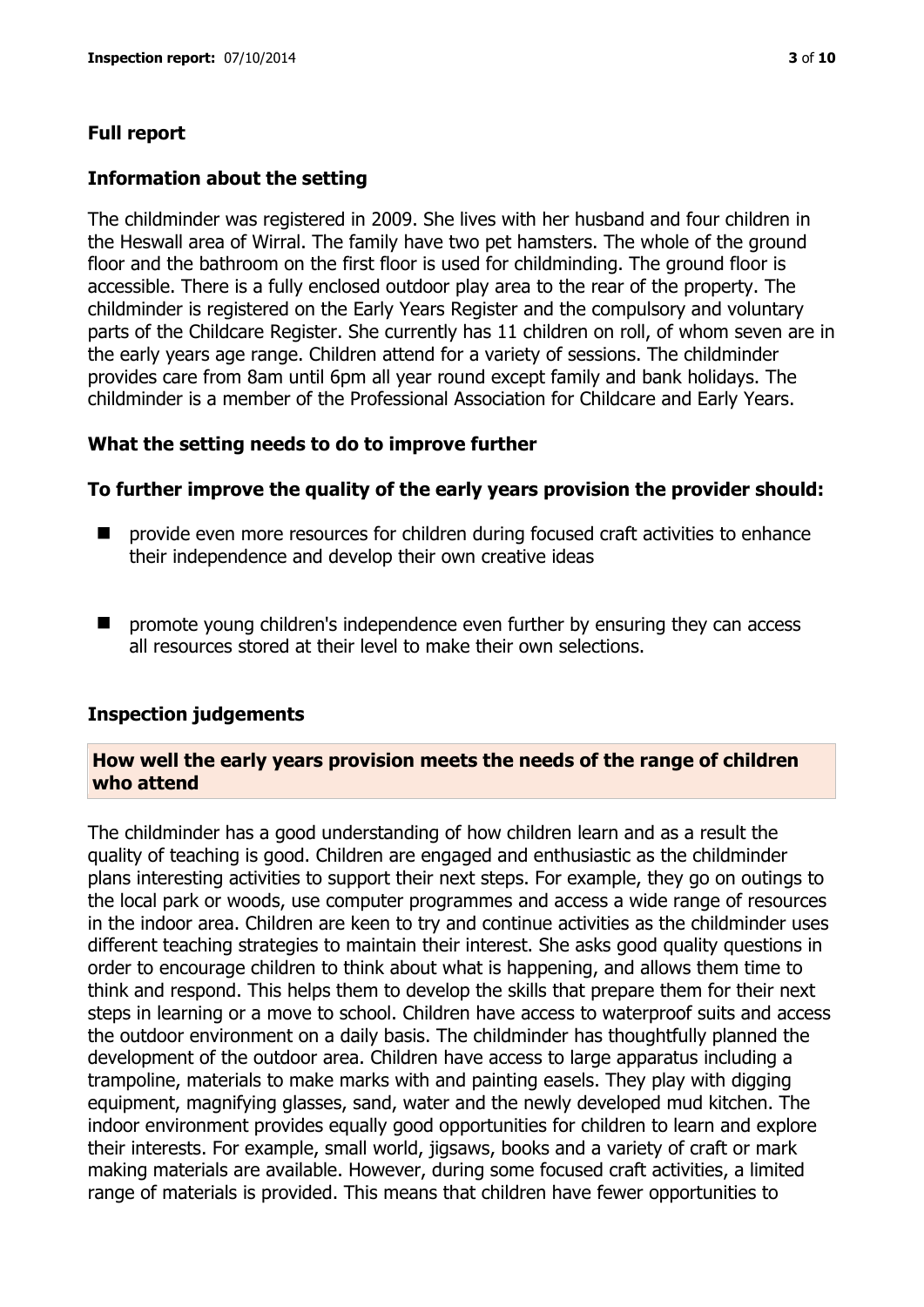develop their own creative ideas and make independent choices.

The childminder demonstrates high expectations for all children in her care and has a good knowledge of how to access further support should she look after children with special educational needs and/or disabilities. The childminder gathers good quality information from parents about their children's preferences and capabilities. She uses this information to complete a baseline assessment which allows her to effectively track children's progress during their time at her setting. The childminder regularly completes accurate observations of children and uses these to plan activities which help to develop their existing skills and interests. She assesses children each term and shares this information with parents to promote continuity in their next steps for learning. Children's progress is tracked so that interventions can be sought if necessary and the childminder has a good understanding of how to do this. Each day the childminder completes a daily diary for each child which contains details of activities and interests for the day. Parents are encouraged to try activities at home to develop their children's learning further and they are provided with an information pack about how children learn. Consequently, children are making good progress in their learning. The childminder helps them to develop the attitudes and dispositions to prepare them for their next steps in learning or a move to school. She does this by providing experiences which excite them and motivate them to learn. The childminder understands the importance of free play and how children develop their interests. She intervenes with questions or other resources where necessary to provide children with good levels of challenge for their age and stage of development.

## **The contribution of the early years provision to the well-being of children**

The childminder has developed close and caring relationships with the children in her care, including those who do not attend consistently. As a result, children feel happy and confident attending the setting. She is develops bonds with them quickly through her effective settling-in procedure. The childminder records relevant information from parents about children's preferences, routines and comforters. She offers a number of sessions to families prior to their start date so that both parents and children are able to build relationships with her and feel comfortable at the setting. The childminder supports children' sense of belonging and emotional well-being by displaying photographs of their families on the wall. Children's own art work is also displayed and celebrated. As a result, they delight in their achievements and develop confidence. Children are able to selfregister by placing a photograph of themselves on the board. The childminder supports younger children to do this so that all children develop a sense of belonging and selfesteem. The childminder has house rules which set the boundaries for children and remind them of her expectations. Younger children's behaviour is managed consistently and in an appropriate way for their age. Consequently, they behave well and have a clear understanding of the routines and boundaries at the setting.

Children's emotional well-being is clearly supported by the routines of the day. The childminder is attuned to their individual needs and ensures these are met. As care routines are undertaken the childminder reinforces the importance of good hygiene practice by encouraging children to 'wash the germs away' before eating a meal or after going to the toilet. She also role models this for children to further enhance the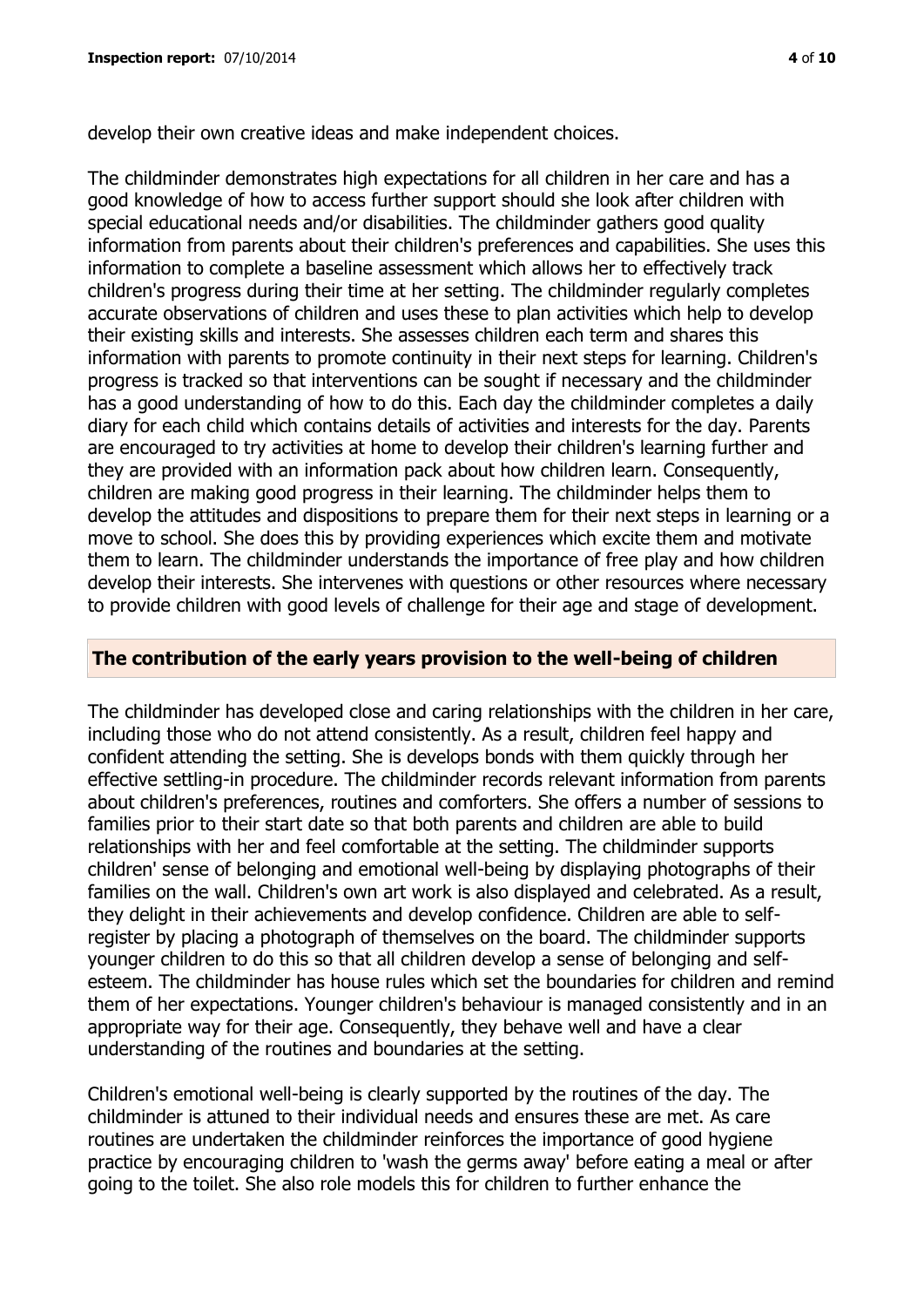importance of cleanliness and how this protects their physical health. The childminder has comprehensive risk assessments in place, which are reviewed regularly. She has a good understanding of individual dietary requirements and displays these in her kitchen to provide foods which maintain children's good health. Accident, existing injury and administration of medicine records are well maintained to further promote children's health and safety.

Children's developing independence is well supported as they are offered a choice of healthy snacks and drinks, as well as a choice of activities. The setting is well resourced and most resources are accessible at children's level to further promote independent choices. The childminder has provided both labels and pictures of resources that are stored in boxes to help children make choices and also support their awareness of letters and numbers. However, there are fewer opportunities to develop younger children's independence as they have to move certain resources to access others. Children are emotionally prepared for their next steps in learning by the childminder. Her procedure for settling children into the setting is purposeful in developing their confidence and relationship with her. In addition, she has developed relationships with the local school as well as other providers where children attend multiple settings. The childminder has effective arrangements in place to support the transitions between settings and share information where relevant. As a result, children's emotional well-being is fostered effectively.

### **The effectiveness of the leadership and management of the early years provision**

The childminder has a good understanding of her responsibilities in meeting the learning and development requirements of the Early Years Foundation Stage. She reflects on her own practice to ensure the educational programmes cover all seven areas of learning and can be adapted to each child's age and stage of development. She effectively monitors children's progress using a tracking sheet and assesses them on a termly basis. The childminder completes an initial assessment, termly progress assessments and also the progress check between the ages two and three years, where relevant. She has arrangements in place to share information with other professionals as appropriate. As a result, she is able to identify areas where children's development is more or less than expected and secure interventions where necessary. This means that children are being well-prepared for their next steps in learning. Equally, the childminder has a high level of awareness of the safeguarding and welfare requirements. She has implemented robust policies to protect children from harm. The childminder's knowledge of safeguarding is very good and her policy includes the use of mobile phones or cameras, and the procedure to follow if an allegation is made against her. She is extremely mindful of children's safety and ensures risk assessments are completed to identify hazards and that these are updated regularly to ensure that safety measures continue to effectively minimise these. The childminder has had appropriate suitability checks completed for all adults living in the setting and records details of anyone who visits the setting.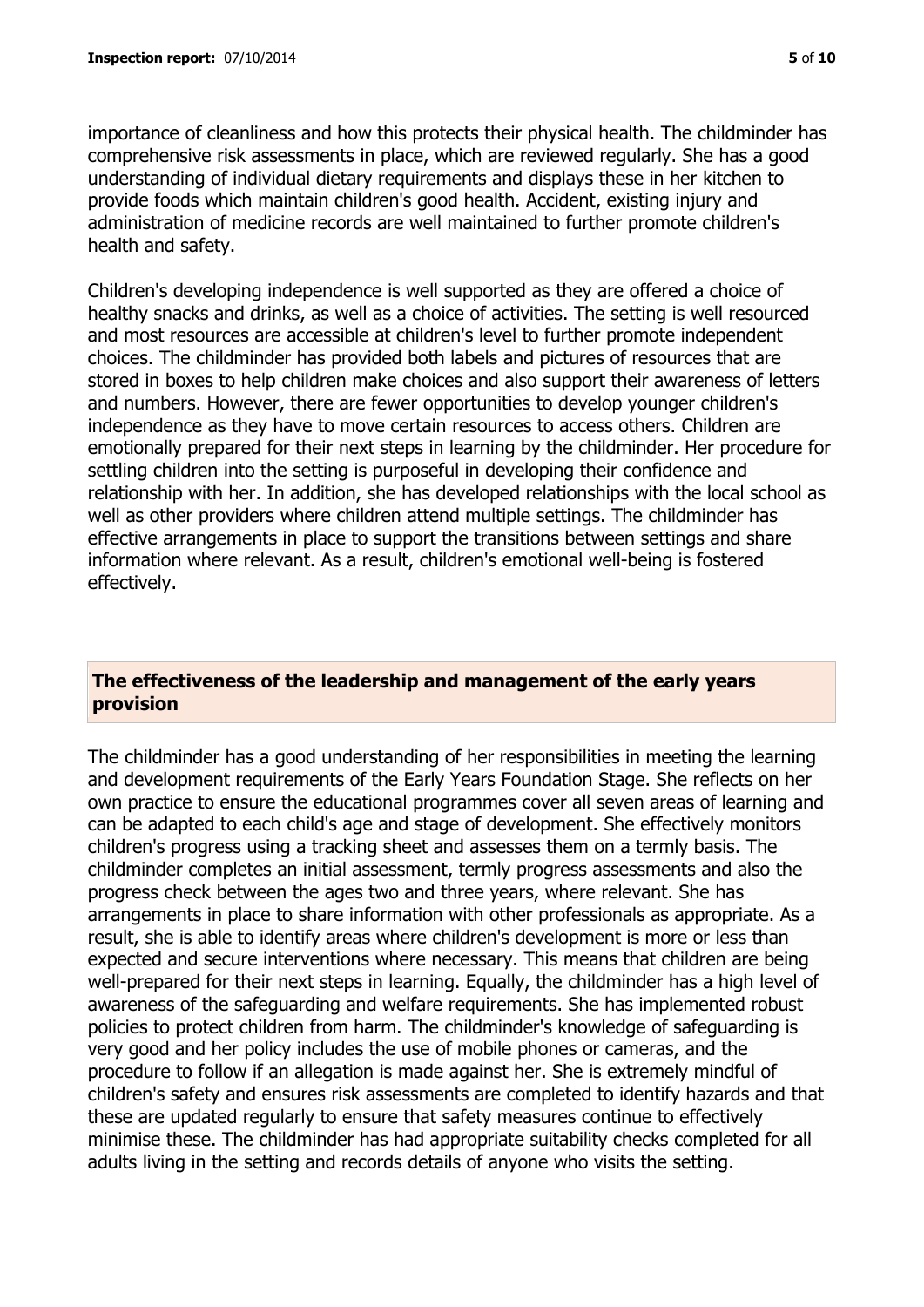The childminder has devised positive ways to work in partnership with parents. As previously mentioned, she completes a daily diary for each child to provide information about care routines as well as learning activities. The childminder also gives parents an information pack about the Early Years Foundation Stage and children's learning and development to support their understanding of her assessments. Parents comment they are very happy with the information provided and the amount of progress their children are making. Children benefit from the childminder's good relationships with other providers and the local school. She attends monthly cluster meetings to share ideas and improve her practice. The childminder understands the importance of self-evaluation. She updates a formal self-evaluation document each year. This identifies her priorities to develop her setting further and how she intends to do this. It is evident that the childminder is fully committed to improving her practice. She attends regular training courses and completes wider reading in order to provide better quality experiences for children. As a result of a recent training course, she has refined her process for planning, tracking and assessing children. The childminder ensures she meets all statutory qualification requirements but is also exploring options for additional training courses to enhance her setting and practice. Since her last inspection, the childminder has successfully addressed all previous recommendations. She is motivated and driven to improve in order to provide the best possible care for all children. The childminder has devised systems to take into account the views of parents and children using questionnaires. Consequently, she is continually seeking to improve, and demonstrates capacity to sustain improvement.

#### **The Childcare Register**

| The requirements for the compulsory part of the Childcare Register are | Met        |
|------------------------------------------------------------------------|------------|
| The requirements for the voluntary part of the Childcare Register are  | <b>Met</b> |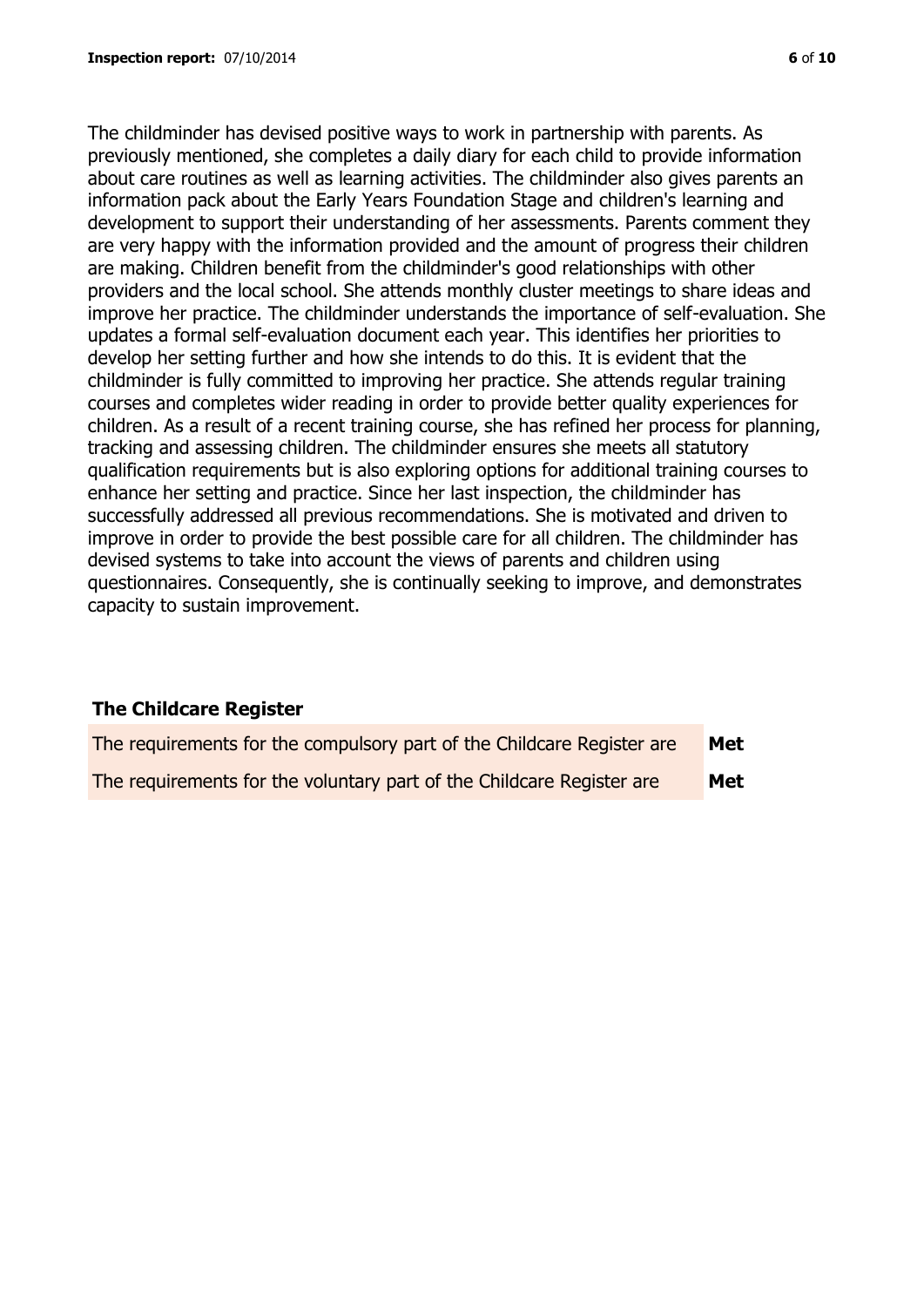# **Registered early years provision**

| <b>Grade</b> | <b>Judgement</b>               | <b>Description</b>                                                                                                                                                                                                                                                                                                                                                                                |
|--------------|--------------------------------|---------------------------------------------------------------------------------------------------------------------------------------------------------------------------------------------------------------------------------------------------------------------------------------------------------------------------------------------------------------------------------------------------|
| Grade 1      | Outstanding                    | Outstanding provision is highly effective in meeting the needs<br>of all children exceptionally well. This ensures that children are<br>very well prepared for the next stage of their learning.                                                                                                                                                                                                  |
| Grade 2      | Good                           | Good provision is effective in delivering provision that meets<br>the needs of all children well. This ensures children are ready<br>for the next stage of their learning.                                                                                                                                                                                                                        |
| Grade 3      | <b>Requires</b><br>improvement | The provision is not giving children a good standard of early<br>years education and/or there are minor breaches of the<br>safeguarding and welfare requirements of the Early Years<br>Foundation Stage. We re-inspect nurseries and pre-schools<br>judged as requires improvement within 12 months of the date<br>of inspection.                                                                 |
| Grade 4      | Inadequate                     | Provision that is inadequate requires significant improvement<br>and/or enforcement action. The provision is failing to give<br>children an acceptable standard of early years education and/or<br>is not meeting the safeguarding and welfare requirements of<br>the Early Years Foundation Stage. It will be monitored and<br>inspected again within six months of the date of this inspection. |
| Met          |                                | There were no children present at the time of the inspection.<br>The inspection judgement is that the provider continues to<br>meet the requirements for registration.                                                                                                                                                                                                                            |
| Not met      |                                | There were no children present at the time of the inspection.<br>The inspection judgement is that the provider does not meet<br>the requirements for registration.                                                                                                                                                                                                                                |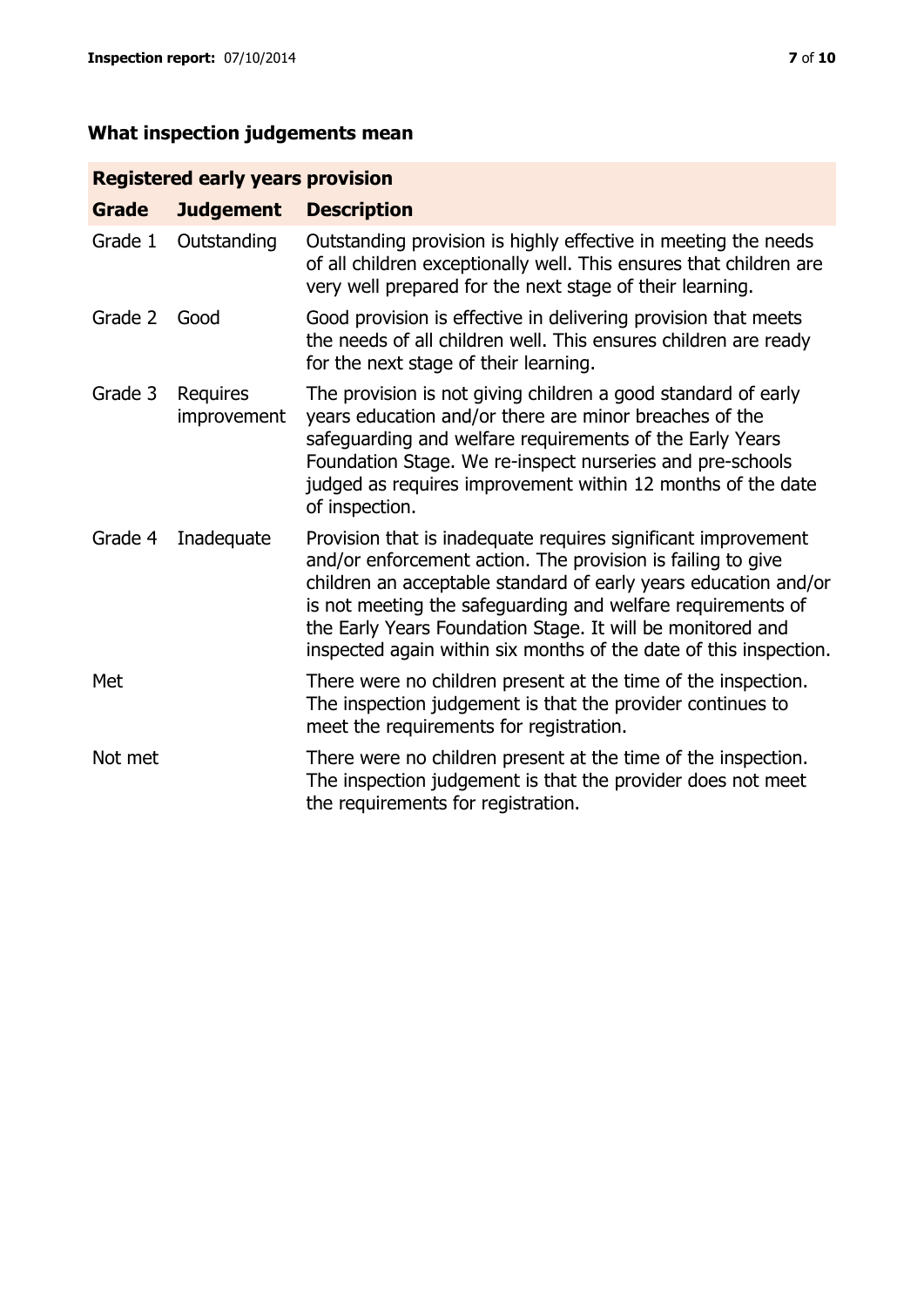## **Inspection**

This inspection was carried out by Ofsted under sections 49 and 50 of the Childcare Act 2006 on the quality and standards of provision that is registered on the Early Years Register. The registered person must ensure that this provision complies with the statutory framework for children's learning, development and care, known as the Early Years Foundation Stage.

# **Setting details**

| Unique reference number       | EY398654    |
|-------------------------------|-------------|
| <b>Local authority</b>        | Wirral      |
| <b>Inspection number</b>      | 879333      |
| <b>Type of provision</b>      | Childminder |
| <b>Registration category</b>  | Childminder |
| <b>Age range of children</b>  | $0 - 17$    |
| <b>Total number of places</b> | 6           |
| Number of children on roll    | 11          |
| <b>Name of provider</b>       |             |
| Date of previous inspection   | 22/03/2012  |
| <b>Telephone number</b>       |             |

Any complaints about the inspection or the report should be made following the procedures set out in the guidance *'Complaints procedure: raising concerns and making complaints* about Ofsted', which is available from Ofsted's website: www.ofsted.gov.uk. If you would like Ofsted to send you a copy of the guidance, please telephone 0300 123 4234, or email enquiries@ofsted.gov.uk.

# **Type of provision**

For the purposes of this inspection the following definitions apply:

Full-time provision is that which operates for more than three hours. These are usually known as nurseries, nursery schools and pre-schools and must deliver the Early Years Foundation Stage. They are registered on the Early Years Register and pay the higher fee for registration.

Sessional provision operates for more than two hours but does not exceed three hours in any one day. These are usually known as pre-schools, kindergartens or nursery schools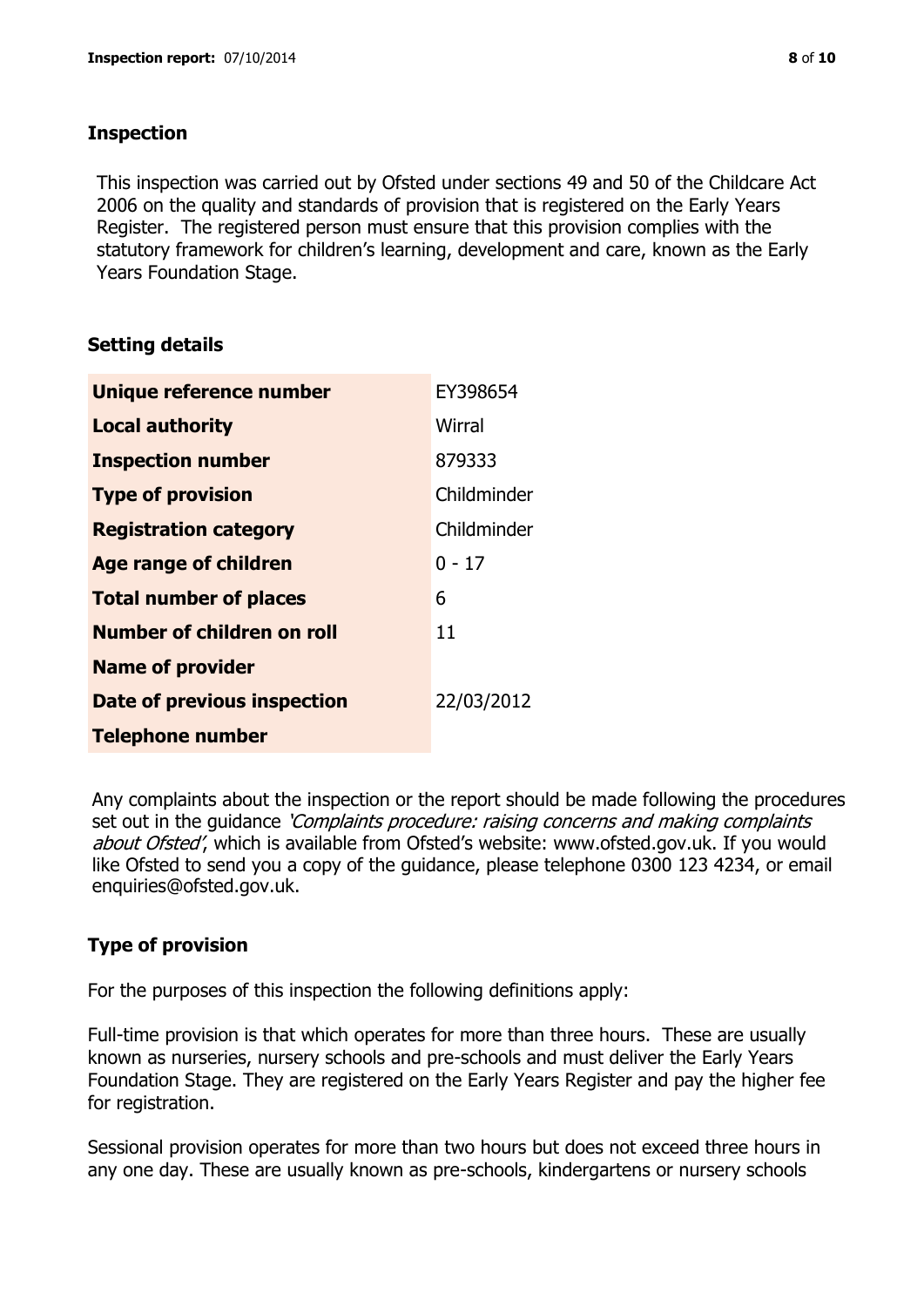and must deliver the Early Years Foundation Stage. They are registered on the Early Years Register and pay the lower fee for registration.

Childminders care for one or more children where individual children attend for a period of more than two hours in any one day. They operate from domestic premises, which are usually the childminder's own home. They are registered on the Early Years Register and must deliver the Early Years Foundation Stage.

Out of school provision may be sessional or full-time provision and is delivered before or after school and/or in the summer holidays. They are registered on the Early Years Register and must deliver the Early Years Foundation Stage. Where children receive their Early Years Foundation Stage in school these providers do not have to deliver the learning and development requirements in full but should complement the experiences children receive in school.